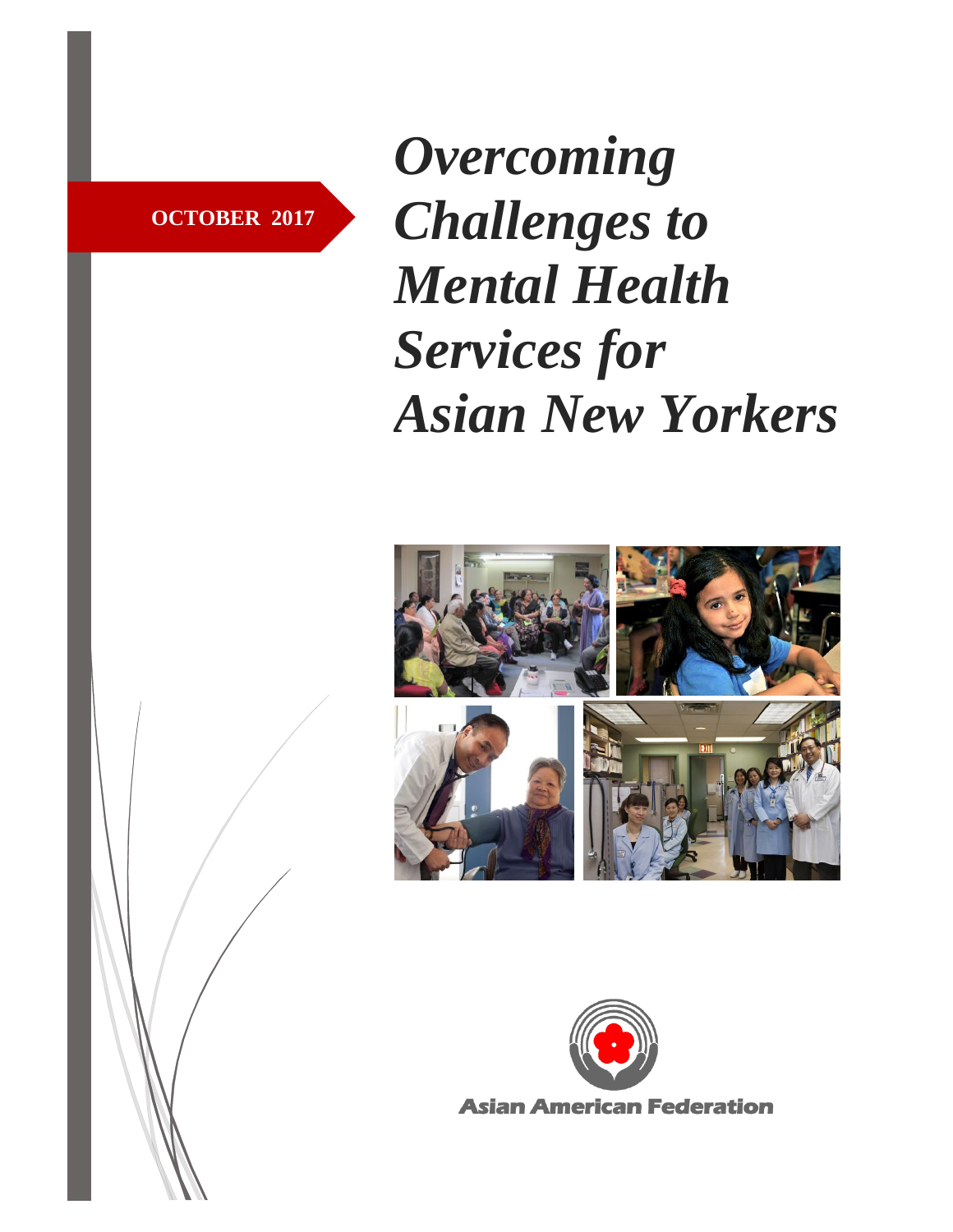# Introduction

The Asian American Federation was among one of the first organizations to spotlight the mental health issues impacting the Asian community in New York City. Our 2003 study on the needs of Asian seniors, titled *Asian American Elders in NYC: A Study of Health, Social Needs, Quality of Life and Quality of Care*, showed that 40 percent of Asian seniors reported experiencing depression, with Asian women ages 65 and older having the highest suicide rate across all racial/ethnic groups. More recently in 2014, we reported in *The State of Asian American Children* that Asian American adolescent girls have the highest rates of depression among all racial/ethnic groups in the U.S., with young Asian American women ages 15-24 having some of the highest rates of suicide across all racial groups. Our 2015 report on *Analysis of City Government Funding to Social Service Organizations Serving the Asian American Community in New York City* then showed that the Asian community only received 0.2 percent of contract dollars issued by the New York City Department of Health and Mental Hygiene from 2002 to 2014.

According to a 2015 report from the NYC Mayor's Office, mental illness is among the leading contributors to the disease burden for New Yorkers, where at least one in five New Yorkers experiences a mental health disorder in any given year (Office of the Mayor, 2015). On average, mental illness reduces an individual's life expectancy by approximately eight years, as it is linked to increased likelihood of developing additional physical illnesses such as diabetes, hypertension, and high cholesterol. Mental illness also has a significant impact on a variety of societal costs, including health care, criminal justice, and lost productivity. Depression alone accounts for roughly \$2.4 billion in citywide economic productivity losses every year.

In New York City, where there are now 1.3 million Asian New Yorkers comprising 15 percent of the total population, Asians are the only racial group for which suicide was one of the top 10 leading causes of death from 1997 to 2015 (Office of Vital Statistics and Epidemiology, 1997- 2015). In New York State, suicide is the second leading cause of death for Asian Americans ages 15-24 and the third leading cause for those ages 10-14 and 25-34.

Furthermore, even though a higher percentage of Asian American high school and college students report experiencing depressive symptoms compared to their White counterparts, Asian Americans are the least likely of groups to report, seek, and receive medical help for depressive symptoms due to a lack of knowledge, cultural stigma, insurance limits, and a dearth of linguistically and culturally competent service providers (Abe-Kim et al, 2007).

Specifically, only two percent of Asians will mention symptoms of depression to their doctor, compared to the national average of 13 percent (Office of the Surgeon General, 2001). Another study found that most young Asian Americans tend to seek out support from personal networks such as close friends, family members, and religious community members rather than seek professional help for their mental health concerns (Spencer et al, 2010). Participants in that study stated that the biggest deterrent in seeking professional help was the deep stigma surrounding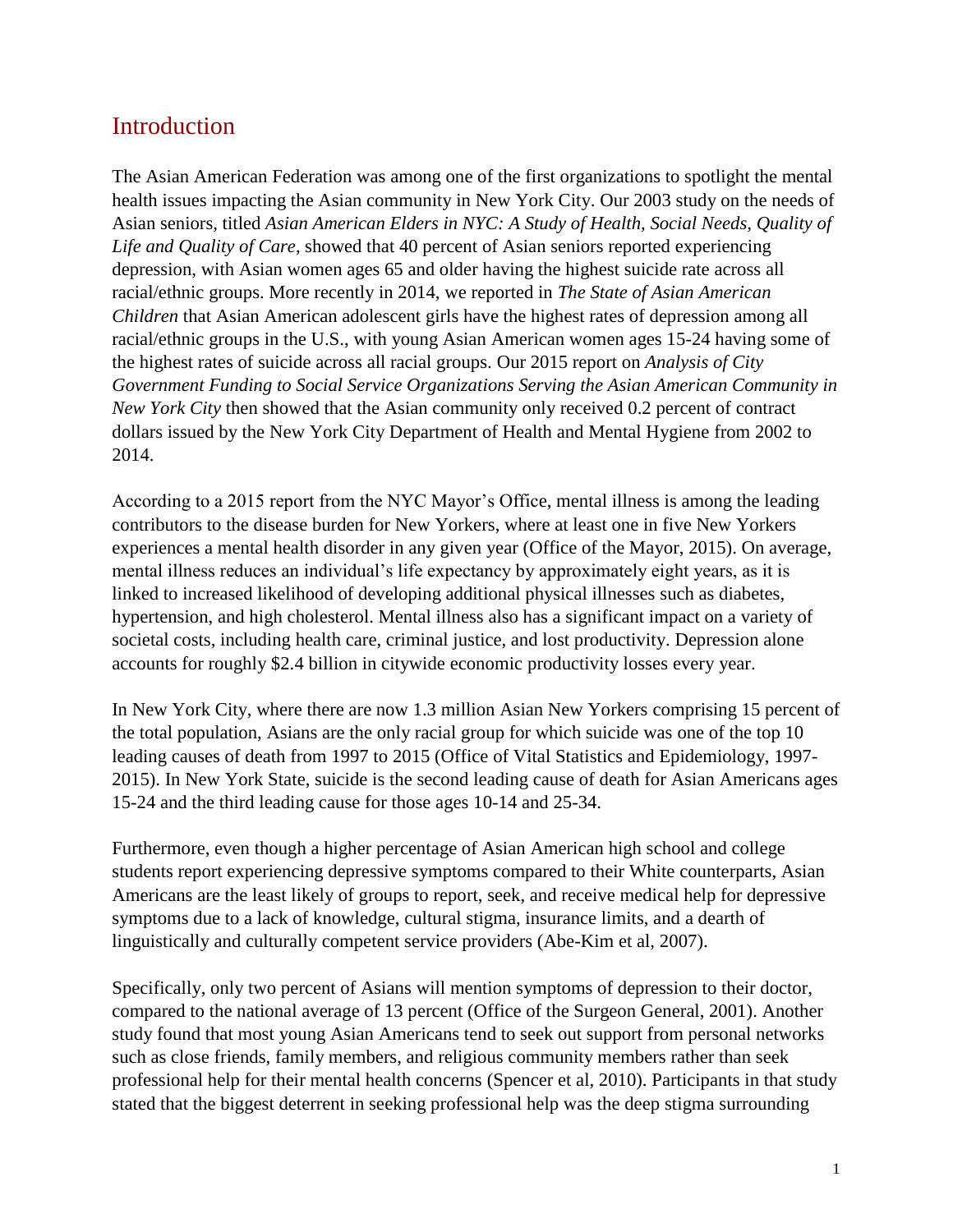mental health issues, as well as a general lack of awareness about resources and services available to them. That study also found that most Asians had difficulty accessing mental health services because of language barriers. These results suggest a need for more bilingual, bicultural services and greater collaboration between formal service systems and community resources.

In order to avert what is quickly becoming a public health concern in the pan-Asian community, we must work to build the capacity for linguistically and culturally competent mental health services using evidence-based methods for Asian communities. With increased access to appropriate mental health services, Asians can receive proper treatment for mental health conditions that encumber them from achieving socioeconomic stability. Concurrently, we must work to raise awareness of the growing mental health problems among this population. The yawning gap between the Asian community's high depression rates and low service utilization rates is significant. Depression is the single most robust risk factor for suicide, yet there is no citywide linguistically and culturally competent community education program on how to identify and treat depression in the Asian community.

With the increasing visibility of mental health care needs in the Asian community and our 65 member and partner agencies having severely limited resources to meet the mental health care needs of the community, we knew that we needed more information on the mental health service capacity needs of the Asian community in New York City.

This white paper, *Overcoming Challenges to Mental Health Services for Asian New Yorkers*, is one of the first of its kind to survey the pan-Asian community's mental health service needs in New York City and to provide policy recommendations to address those needs. The findings reported here are the culmination of a year-long study that was conducted through two data collection methods: a series of focus groups and interviews conducted with front-line staff and mental health providers from the Asian community, as well as several convenings of an Asian American Mental Health Roundtable. The focus groups and interviews discussed mental health issues encountered in the communities that participants served and the challenges faced by Asians in accessing and using mental health services. The focus groups were asked the same set of questions and were moderated by a volunteer mental health professional. In addition to these focus groups and interviews, we convened the Asian American Mental Health Roundtable, which included approximately 17 Asian-led and Asian-serving community-based organizations in New York City providing direct or indirect mental health services. The Roundtable played an important role by providing context for the mental health situation across the pan-Asian community and feedback on the findings and policy recommendations that came from the focus groups and interviews.

We also surveyed the organizations that participated in the Roundtable, focus groups, and interviews regarding their mental health service capacity. The survey asked about the number of staff who were part of mental health programs, whether the staff was credentialed, whether services were clinical or non-clinical in nature, and data on the demand for services. The survey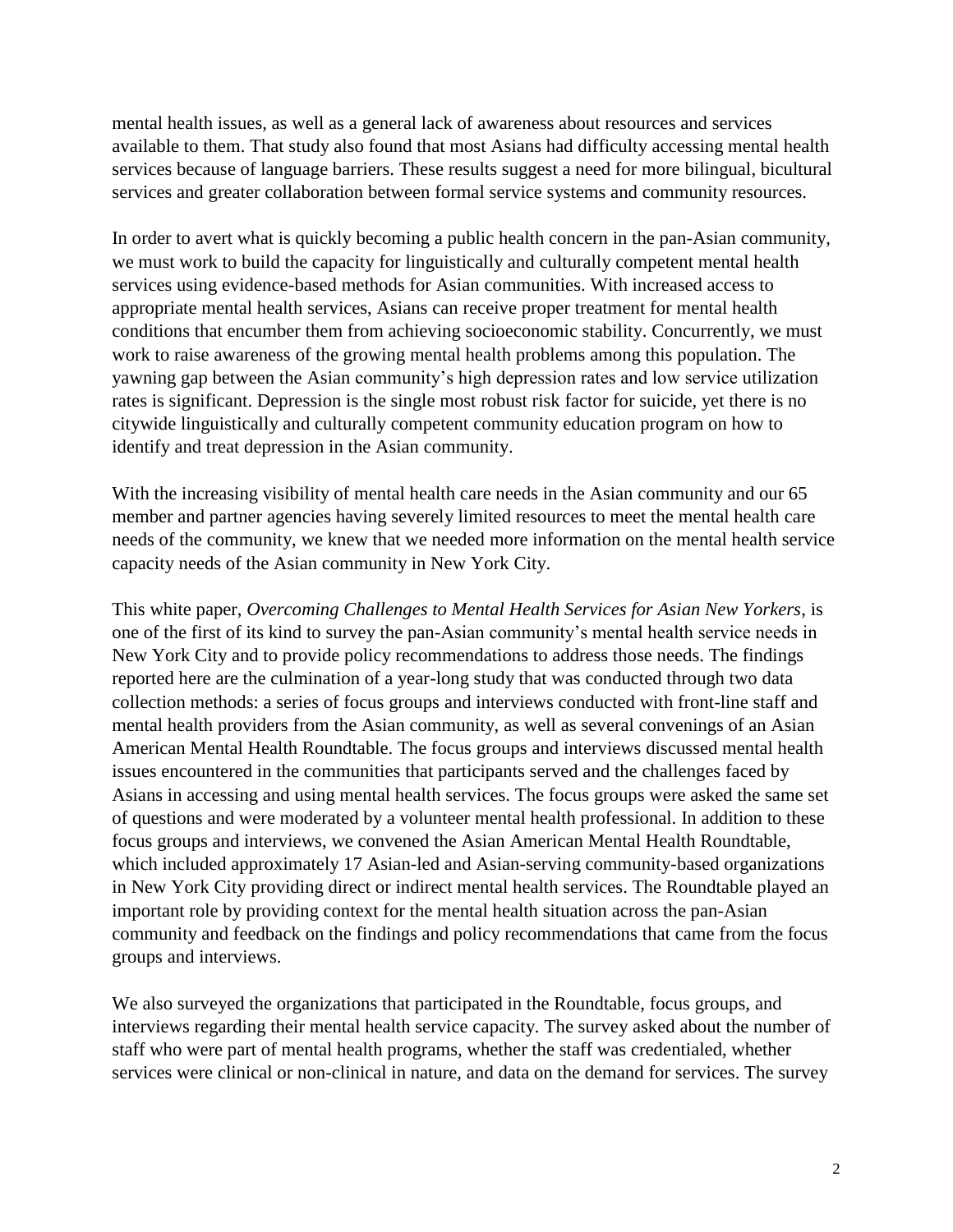was voluntary and was meant to provide some basic measures of the gap in mental health capacity in the community.

# Key Findings and Recommendations

Through the series of focus groups, interviews, and Roundtable discussions conducted from September 2016 to September 2017, we found that four major challenges to mental health services exist in the Asian community:

- 1. Building awareness and acceptance of mental health as a health concern;
- 2. Increasing capacity of linguistically and culturally competent mental health services;
- 3. Increasing access to mental health services; and
- 4. Supporting research into mental health care needs and service models.

For each of these major challenges, we provide a list of recommended solutions to address each one in the sections that follow.

One challenge to mental health care among Asian New Yorkers is the lack of linguistically and culturally competent programming that is available to build awareness and acceptance of mental health as a health concern. Mental health is a Western concept to many Asian New Yorkers, particularly new immigrants (Office of the Surgeon General, 2001). The belief that mental health care is only for the seriously ill and the cultural stigma associated with mental illness in many Asian cultures often drive Asians to seek alternative methods for dealing with stress and depression (Le Meyer et al, 2009). Asian New Yorkers need more readily available access to other models of mental health care, particularly preventive care, support groups, and psychoeducation workshops – all models being offered on a limited scale by a small number of Asian-led and Asian-serving community-based organizations in New York City. Focus group participants attested to the success of these models in providing a more comfortable platform for clients to learn about and share mental health issues.

In addition to the shortage of community education programs, a second challenge to mental health care is the virtual lack of mental health services themselves that exist for Asian New Yorkers. The language and cultural diversity within the Asian community, in particular, points to the need to accommodate many different groups in order to tackle the burgeoning mental health care need. According to participants in the focus groups, the lack of capacity is particularly acute among specialists dealing with issues such as drug or alcohol abuse, gambling addiction, domestic violence, and LGBTQ issues in the Asian community. In addition to the longer-term solution of training new mental health practitioners who are culturally competent, it is critical that we invest in building and supporting a network of Asian-serving program staff and mental health practitioners to share knowledge about available resources.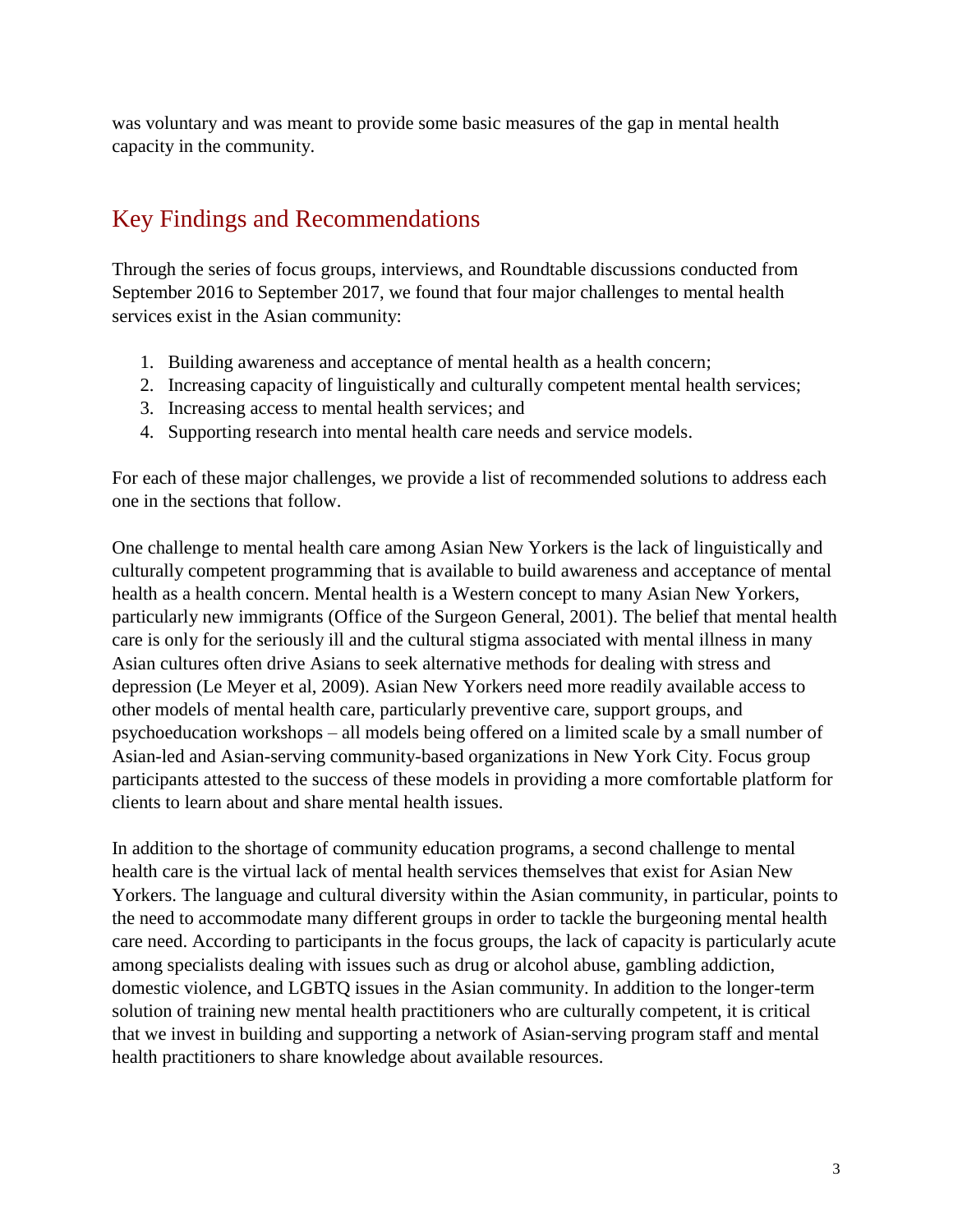The lack of access to mental health services is a third challenge for Asians. Even if we were to increase awareness about mental health and build service capacity to address those needs, there are no clear entry points for Asian New Yorkers to access care. Going straight to mainstream service providers for one-on-one therapy is a very large leap for many Asians, many of who have yet to accept mental health as a concept. We need to invest in more innovative approaches to mental health care that have been designed by Asian-led and Asian-serving community-based organizations. This would introduce mental health care concepts through other social service programs that Asians are comfortable accessing for their other needs, such as integrated healthcare navigation and youth leadership programs. This model of utilizing trusted communitybased organizations to connect the Asian community to mental health care services has been the most effective approach.

The last major challenge to improving mental health care among Asian New Yorkers is the lack of research focused on Asians. For one, data tracking of mental health needs for Asians in most survey instruments often lumps this population into an "Other" category. In reality, the diversity of the Asian communities in New York City requires that data be disaggregated into Asian ethnic groups in order to track the various trends and needs of each group. We also need investment in research efforts to adapt evidence-based interventions that identify the most promising alternative mental health care delivery models being developed by Asian-focused service providers. In particular, funded partnerships between researchers and community-based organizations creating these new models will be critical in generating the needed research. These relationships will provide the platform to share and replicate best practices for serving the fastest-growing population in New York City.

To address these four major challenges, the Asian American Federation proposes the creation of a partnership or network of key stakeholders in the Asian-led and Asian-serving mental health field to share resources and knowledge across the communities and help advance the recommendations laid out in this white paper.

### Factors Affecting Mental Health in the Asian Community

To date, government and mainstream nonprofit organizations have not invested adequate resources to providing services that accommodate the linguistic, cultural, and religious diversity of New York City's Asian communities. The service needs of Asian New Yorkers are especially critical because poverty in New York City's Asian communities is higher than other racial/ethnic group. According to New York City's Center for Economic Opportunity, Asians had the highest poverty rates among the major racial and ethnic groups in the city for eight out of the last 10 years, with approximately one in four Asians living in poverty (Mayor's Office for Economic Opportunity, 2017). Poverty in the community brings a whole host of challenges that impact mental health. For example, lack of affordable housing forces many extended families to live under one roof, which often creates stressful situations due to complex family dynamics. The sheer lack of space, privacy, and quality-of-life conditions can impact interfamily relations as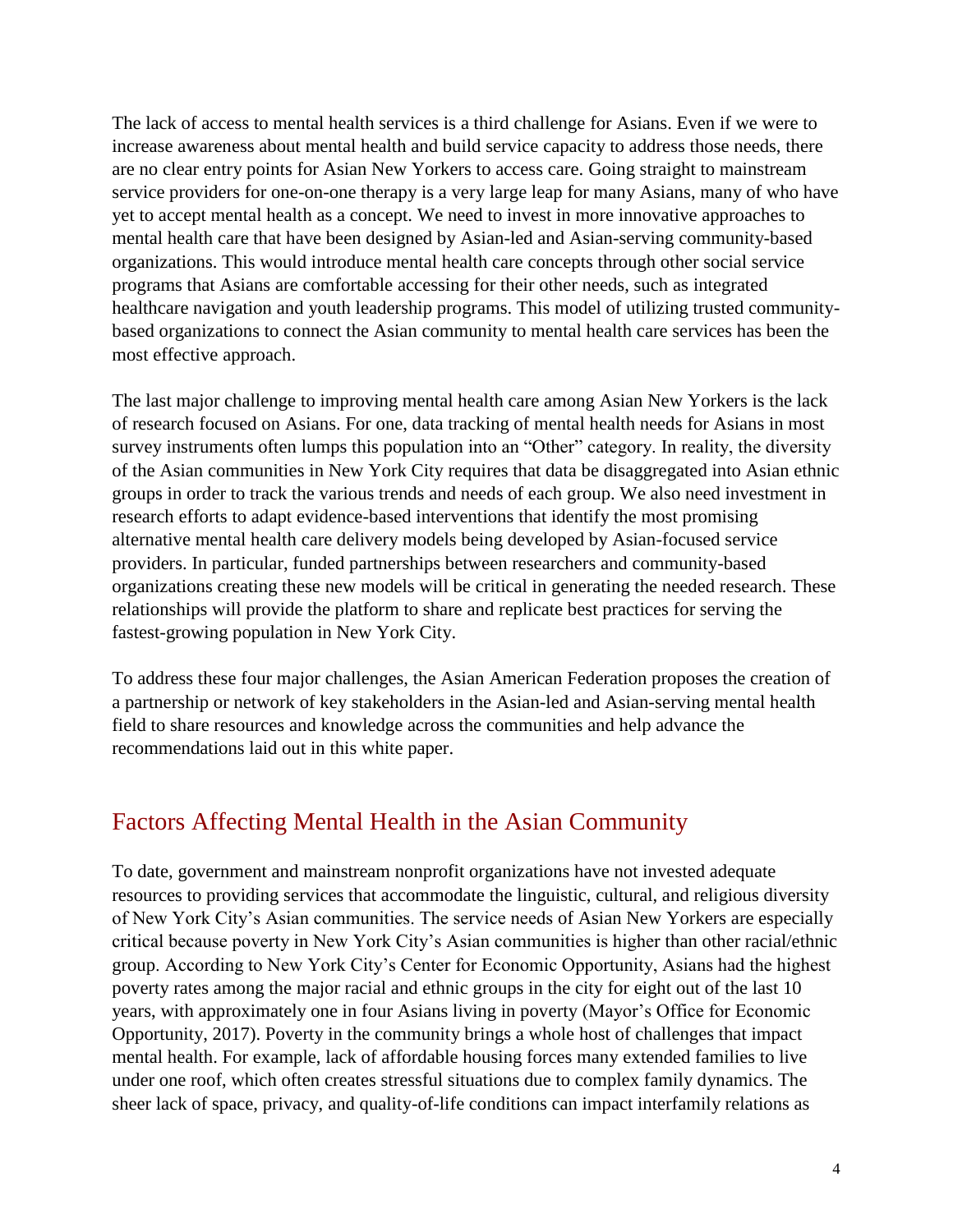well as children's performance in school (Solari & Mare, 2012). Pressures to work long hours to support an extended family also lead to stress and depression, which can result in people seeking ways to self-medicate, such as through drug or alcohol abuse, or taking their stress out on others, as evidenced by the high rate of domestic violence in Asian communities (Fuchs, 2015).

Government and funders' historic lack of investment has virtually ignored the needs that come with the diversity of ethnicities in New York City's Asian communities, which include 16 ethnicities as defined by the U.S. Census Bureau. These ethnicities include Bangladeshi, Burmese, Cambodian, Chinese, Filipino, Indian, Indonesian, Japanese, Korean, Malaysian, Nepalese, Pakistani, Sri Lankan, Taiwanese, Thai, and Vietnamese. We also include the Tibetan community, which is not counted as separate from the Chinese community but has significant numbers in New York City. Additionally, even though the government currently categorizes the Arab community as White, we included the Arab community in our discussions because they face similar challenges as South Asian Muslims, as evidenced by organizations based in each of these communities that often serve both groups.

Neither has government nor have funders made investments to address the diversity of languages spoken in these Asian communities, many of which have high rates of limited English proficiency. Over 36 Asian language groups are tracked by the U.S. Census Bureau, and these numbers do not include the various dialects spoken within New York City, like Fujianese and Assamese (U.S. Census Bureau, 2017a). Considering that half of all Asian New Yorkers have limited English proficiency, this dearth of linguistically competent services translates into a significant portion of our population not having access to services that could potentially impact their mental health (U.S. Census Bureau, 2017b). The numbers of Asian New Yorkers with limited English proficiency are much higher in different parts of the community. For example, nine in 10 Chinese, Korean, and Vietnamese seniors in the city have limited English proficiency, meaning that a high number of our seniors cannot access mainstream services (Asian American Federation, 2016).

According to participants in the focus groups and interviews, many of the factors that influence mental health in Asian communities stem from the challenges of adapting to life in America. The immigrant experience, with its array of socioeconomic and acculturation challenges, was often cited by participants as one of the primary stressors causing mental health issues among their clients. Nearly 70 percent of Asians in New York City are immigrants (U.S. Census Bureau, 2017b), and 90 percent of Asian children have at least one immigrant parent (Asian American Federation, 2017). These figures, coupled with the scarcity of linguistically competent mainstream services, mean that at least half of the Asian population in New York City are not receiving the services they need to address the socioeconomic and acculturation challenges that may be contributing to the state of their mental health.

The current anti-immigrant, anti-Muslim political climate has compounded those challenges and led to an increase in stress, anxiety, and fear in the Asian community, particularly for the Muslim community which experienced the same backlash after 9/11 (Sheehy, 2016). The participants in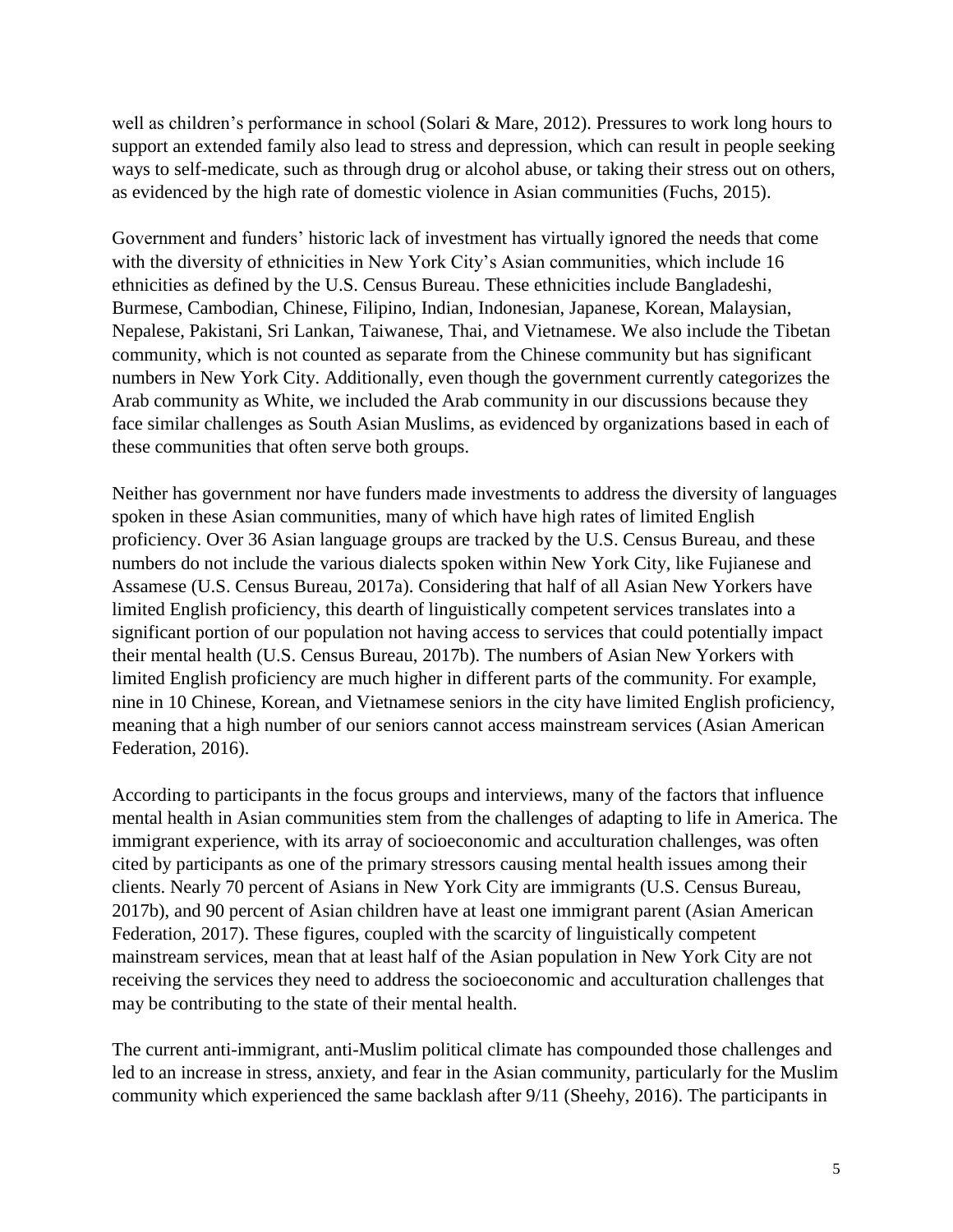the focus groups and interviews all indicated that the changing climate, in which immigration policies and social service programs are under constant threat and in which immigrants face verbal and physical harassment or assault in public spaces, was impacting the mental well-being of their clients. The majority of their clients, as compared to before President Trump was elected into office, reported being "worried," "stressed," and/or "scared."

Asians also face similar mental health challenges as other immigrant and refugee groups that can stem from an uncertain immigration status and/or reliance on others for their visa status. However, there are a number of factors specific to the Asian experience.

One factor is the social isolation that many Asian immigrants face in building new lives in New York City. While men work long hours outside the home and children are in school for most of the day, those remaining at home are generally the mothers and grandparents, who feel socially isolated and disconnected from a larger community. Many have left behind rich social supports in their country of origin and struggle to find new social connections in America. In particular, the small size of emerging Asian communities and the dispersal of the Asian population away from traditional enclaves mean that finding a supportive social network is that much more difficult. These feelings of isolation have led to rising depression rates, especially among Asian seniors (Asian American Federation, 2016).

For Asian American youth, the pressure to succeed academically is immense and can lead to a host of mental health issues when trying to navigate those pressures. In Asian cultures where the definitions of success and acceptability are narrow, any deviation from the path of success is viewed as a failure and a poor reflection on the family itself. Growing up in collectivist cultures where family bonds and family honor are regarded as highly important, Asian American youth are reluctant to disappoint their families. They often choose to hide their struggles rather than sharing them with their parents. For youth growing up bicultural in the U.S., these pressures can be compounded by self-discoveries about sexual orientation or gender identification.

According to the U.S. Justice and Education Departments, nearly 10 percent of Asian American youth experience bullying and harassment based on their immigration status, limited English proficiency, cultural stereotypes, and religious attire (U.S Department of Education et al, 2016). Studies have shown that young people who are exposed to pervasive violence, such as bullying, have an increased risk of having elevated depressive symptoms and anxiety (Sigurdson et al, 2015). Currently, Asian American students are more likely to report experiencing depressive symptoms than their non-Asian peers (Kim & Yeh, 2002). These numbers, coupled with the fact that the Asian community has a low utilization rate of mental health services, may correlate to the growing rates of suicide among Asian American youth.

Finally, a particular example that emerged from the poverty discussion with focus group participants was the growing phenomenon of "satellite children" in the Asian community, particularly in the Chinese community. Satellite children refer to American-born Asian babies who are sent to be raised by relatives in the family's country of origin because immigrant parents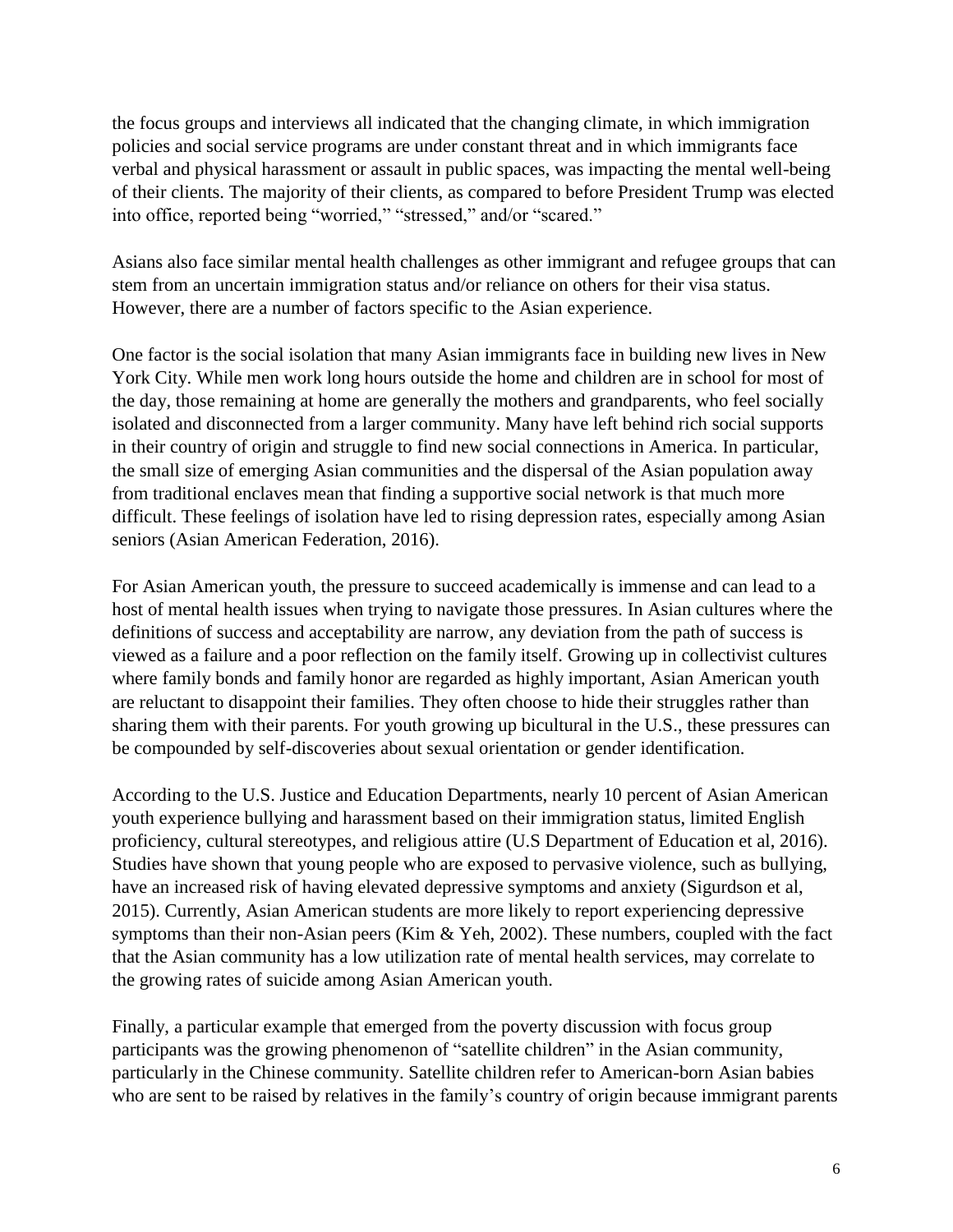work long hours and cannot afford childcare services. When the children reach school-age, they are sent back to live with their parents in America, torn from their primary caregiver and placed with people who are virtual strangers to them. By that time, both parents and children have missed out on key developmental years during which children develop emotional bonds with their parents and parents learn how to raise their children. This phenomenon has resulted in mental health challenges for satellite children, manifesting in behavioral and academic issues in school (Bernstein, 2009).

The following four challenges faced by the Asian community were common themes that emerged from the focus groups and interviews that we conducted with mental health experts in the Asian community.

# Challenge 1: Building awareness and acceptance of mental health as a health concern

A prevalent theme that emerged from the focus group discussions and interviews was the great need for community education on mental health due to the Asian community's lack of understanding and misconceptions about the Western concept of mental health. However, there has been little investment made in linguistically and culturally competent programs to provide community education on mental health for the Asian community. Among the participants in the focus groups and interviews, at least half worked in organizations that had developed a community education model whose goal was to remove the stigma of mental health in Asian communities. However, it was primarily unfunded work, with staff often working long hours to create a curriculum to pro-actively address the factors contributing to the mental health issues they were observing in their clients. The lack of funding support meant that organizations could not prioritize a preventive approach that was critical to tackling the growing mental health needs of Asian communities. It would not be a stretch to say that the lack of investment to date has contributed to the growing depression and suicide rates among Asian New Yorkers.

Because mental health is viewed as a Western concept and almost exclusively for the seriously ill, when Asians are presented with mental health services, their reaction is most often, "I'm not crazy." Other forms of mental health care, particular preventive care, are unknown. As a consequence, Asians will more often go to primary care physicians to deal with physical symptoms of underlying mental health issues, not realizing their symptoms are likely psychosomatic, or they will only seek out mental health services when a problem has reached the most severe stage.

This lack of awareness and understanding in the Asian community also extends to trusted sources in the community, which may include religious leaders, primary care physicians, and staff at community-based organizations. Community members often seek out these sources for help with their mental health problems but are rarely connected to needed services because these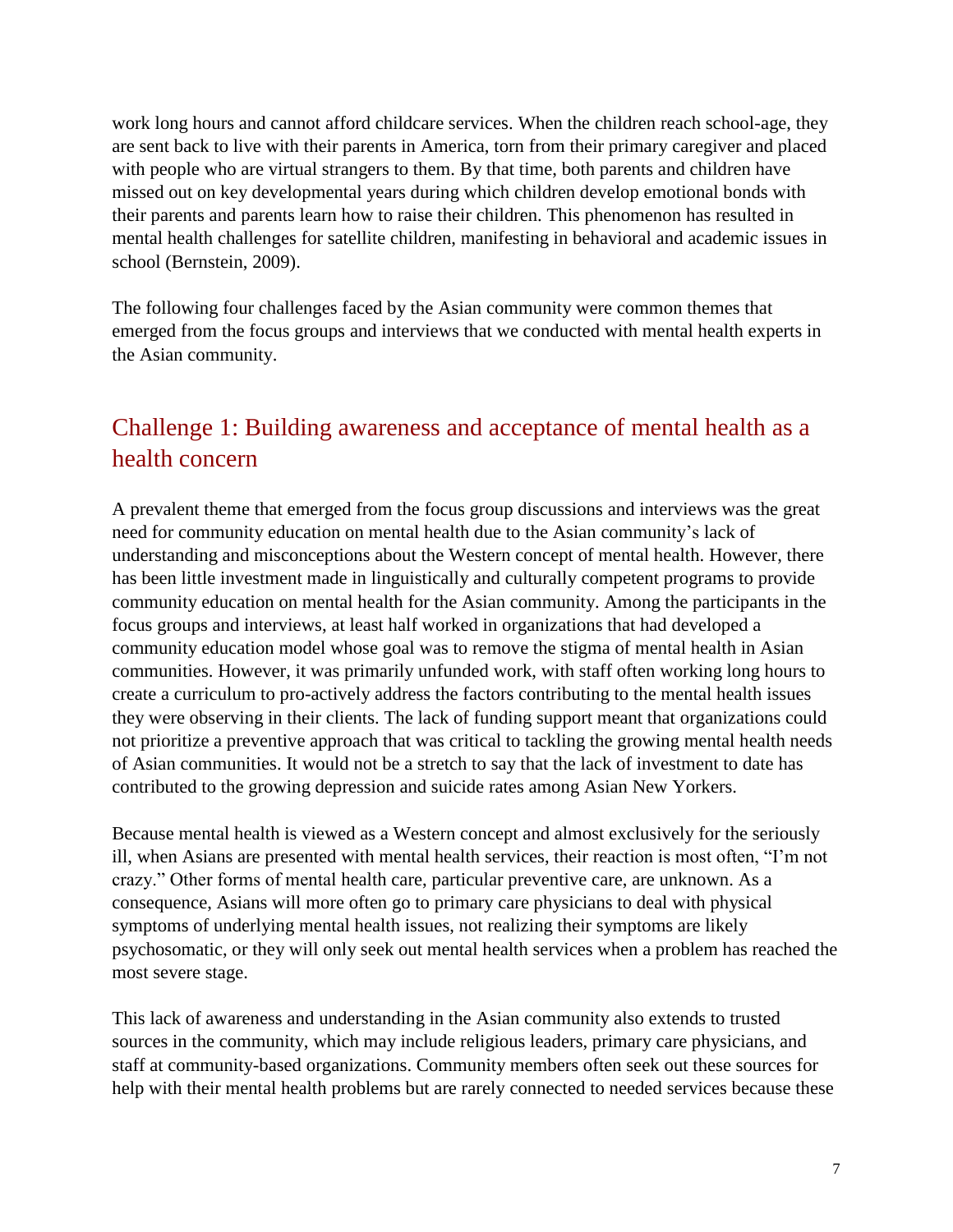sources are not aware of mental health resources. In several examples cited in the focus groups and interviews, religious leaders who do not have additional training in mental health or have not been exposed to mental health first aid training end up recommending prayer or building a stronger relationship with God as a solution to community members feeling depressed or stressed. Investing in programs to provide culturally competent mental health first aid training would help these trusted sources distinguish whether an individual simply needs someone to talk to or is in need of professional mental health care.

Furthermore, because most Asians do not seek out mental health services, oftentimes their first interaction with the field is through government-mandated referrals, such as through the Administration for Children's Services, the Department of Education's treatment for children with behavioral problems, or court-ordered domestic violence or DUI treatment. Mental health care then becomes associated with these negative experiences, rather than a positive benefit to help families dealing with life issues.

Another cultural factor that reduces acceptance of mental health services in the Asian community is cultural stigma associated with mental health problems. The power of shame in Asian cultures prevents many from reaching out for help or even acknowledging that they have a problem to family and friends. Even those that are open to mental health services feel that they must hide it from family and friends. This impact may even go beyond the patient. A whole family may be ostracized by one member's mental health issue. The community comes to question whether other family members may become stricken, making finding jobs or spouses more difficult. Social bonds may become broken as other families seek to avoid the "curse" or embarrassment of mental illness.

The Asian community's perception that mental health care and services are exclusively Western is accurate; the foundation of mental health therapy remains fundamentally based on theories and models rooted in Western culture. Much of mental health care practices are focused on the individual and founded on one-on-one treatment models, which Asian clients find foreign and have been ineffective in treating the general Asian population, according to the participants in the focus groups and interviews. Due to the collectivist mindset of many Asian cultures, Asians are much more accepting of peer support and program-based models of mental health services.

The following solutions discuss needed investment in community-based organizations providing linguistically and culturally competent programming or are well-positioned to develop this kind of programming.

#### Solutions to lack of awareness and acceptance of mental health as a health concern

 **Invest in Asian-led and Asian-serving community-based organizations to create community education programs to introduce the concept of mental health in a linguistically and culturally competent manner.** These programs will be the first important step to establishing a preventive approach to mental health in the Asian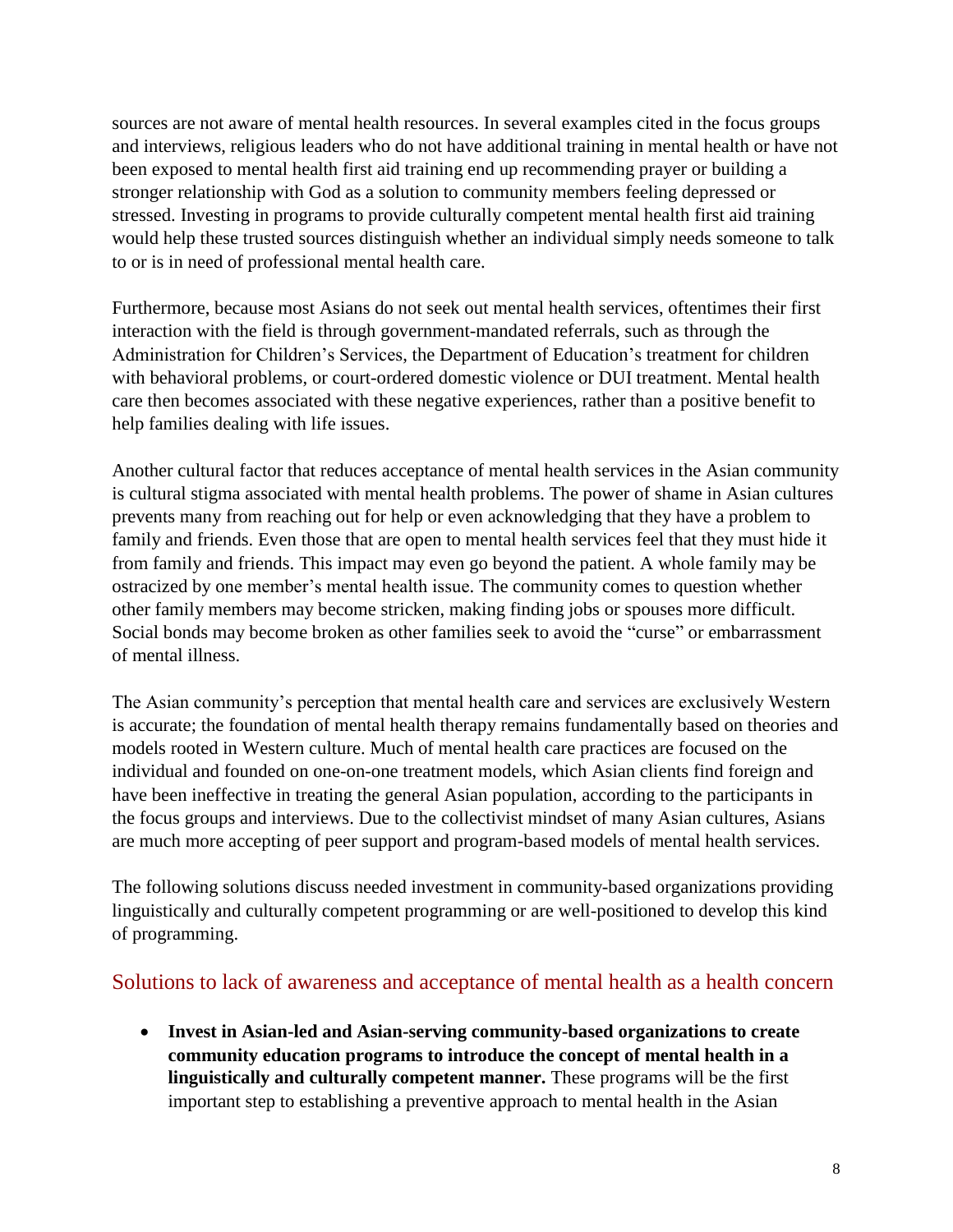community and can be expanded and replicated to serve other Asian communities based on their success. The outreach for these programs must be designed to reach hard-toaccess populations, such as working adults or isolated seniors. Outreach efforts must also include partnerships with the faith-based community to get buy-in from faith leaders and reach significant segments of the Asian population that attend a religious institution. Furthermore, these programs must leverage ethnic media; both traditional print, radio, and television; and social media, using platforms specific to the community being served (e.g., WeChat for the Chinese community and KakaoTalk for Koreans).

These programs also need to create targeted messaging to reach the whole family. Different generations will have different levels of acceptance and awareness of mental health. Messaging for each demographic must support the messaging to others to encourage internal family discussions.

Community education will also include workshops and presentations at community events and gatherings that focus on topics that are of interest to the community that touch on mental health. For example, parenting skills workshops, leadership programs for youth, and art therapy classes are all opportunities for trained staff to present preventive mental health skills and outreach to individuals who may benefit from additional support.

 **Invest in Asian-led and Asian-serving organizations to build relationships with and provide mental health training for trusted voices and leaders in the community**. Provide funding support to organizations that can build and leverage an expansive network of front-line staff, religious leaders, primary care physicians, home care attendants, and alternative medical providers, all of who have a natural point of entry to address mental health with their clients. These appointed organizations can provide mental health first aid training to help these community members more readily identify people in need and connect them with resources.

# Challenge 2: Increasing capacity of linguistically and culturally competent mental health services

One of the most common refrains during the focus groups and interviews was the chronic shortage of linguistically and culturally competent mental health practitioners. The shortage is even worse when trying to find specialists dealing with drug or alcohol abuse, gambling addiction, domestic violence, and LGBTQ issues in the Asian community. Community-based organizations have very limited resources when trying to refer their clients to mental health services, an obstacle that can exacerbate their clients' mental health issues due to long wait-times or from receiving care that is either not culturally competent or not appropriate for their mental illness.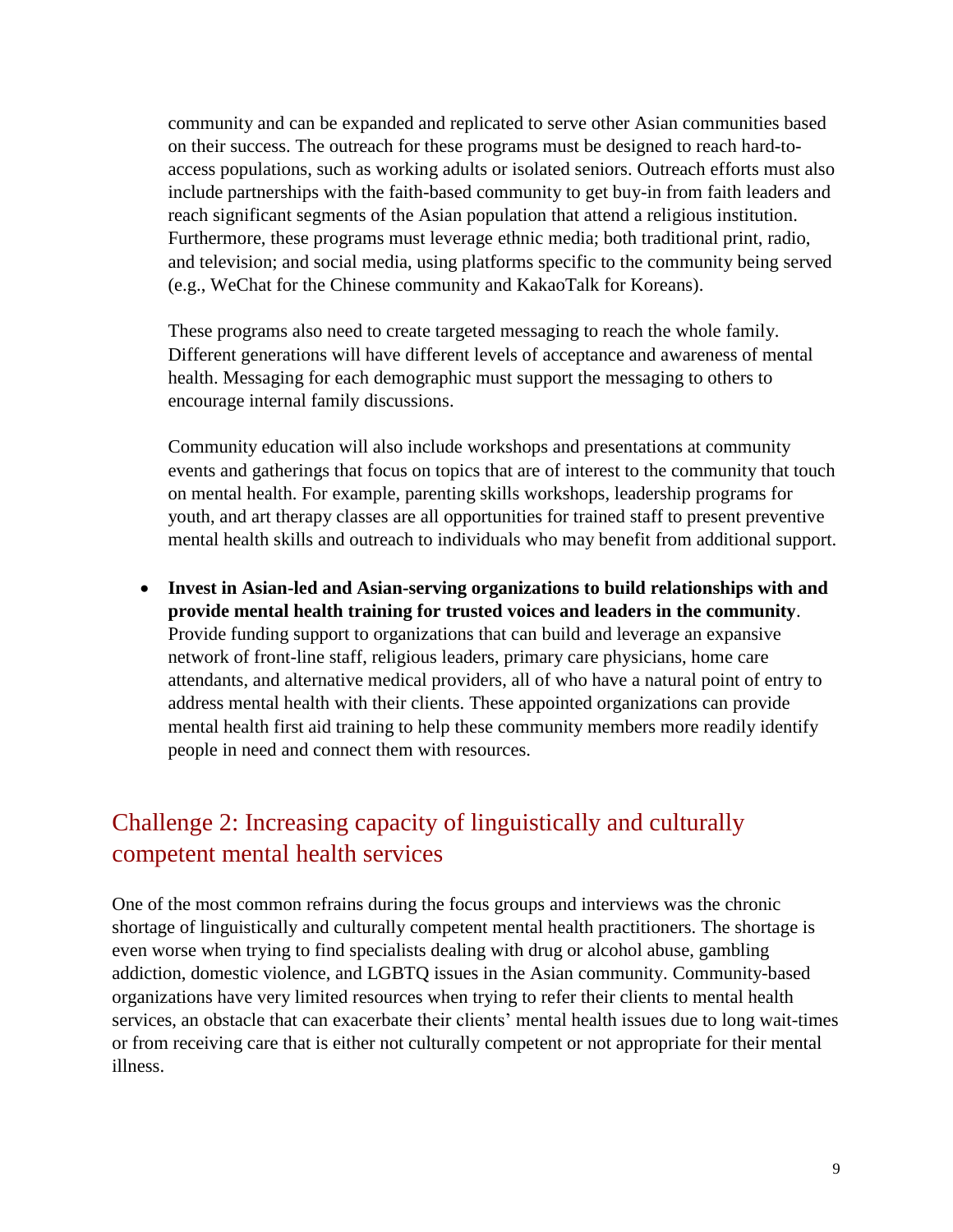This finding was confirmed by the survey results we collected from Asian-led and Asian-serving organizations about their mental health service capacity. Of the organizations that responded, less than 20 percent said that they received funding to provide clinical mental health services, even though nearly 65 percent of respondents had credentialed mental health staff members. All organizations reported that they provided non-clinical mental health services, such as referrals, emotional support groups, mentoring, youth leadership groups, and community education around mental health. However, only 35 percent received funding to provide those services.

The importance of culturally competent services is highlighted by examples of cultural biases of mainstream practitioners that can create discord with Asian clients and turn them off from mental health services overall. In one example, a mental health provider made assumptions that a South Asian Muslim female client was oppressed due to her ethnic and religious background, which angered the client to the point of terminating any further sessions. These experiences reduce the probability that Asian clients will receive timely professional help for their mental health issues. Practitioners need to receive training to check their implicit biases and listen to their clients to understand why they are seeking mental health services.

Another example of the importance of cultural competence is around suicide. Suicide in some Asian cultures is seen as an acceptable alternative to being a burden on family and friends. In addition, the casual reference to suicide practiced in some cultures to express stressful situations may be misinterpreted by mainstream health providers as serious expressions of suicide ideation and can lead to unnecessary hospitalizations. Part of culturally competent care involves learning to distinguish between cultural shorthand and real suicidal thoughts.

Another challenge for Asian-serving mental health practitioners is the need for a network of likeminded practitioners to share knowledge and resources about best practices and available services. Many focus group participants highlighted the isolation of their work. Many serve as the one ethnically relevant practitioner who is relied upon to know the "whole culture" despite the incredible diversity within each community. There is undue pressure to become an "expert" in all aspects of mental health care. Without a supportive network, these factors can lead to burnout for the limited number of mental health practitioners serving the Asian community.

The following solutions are ways in which investments can be made to build the internal and external capacities of Asian organizations providing mental health services.

#### Solutions to increase capacity of linguistically and culturally competent mental health services

 **Provide funding support for Asian-led and Asian-serving organizations to hire culturally competent mental health providers and to train mainstream mental health providers to develop their cultural competency.**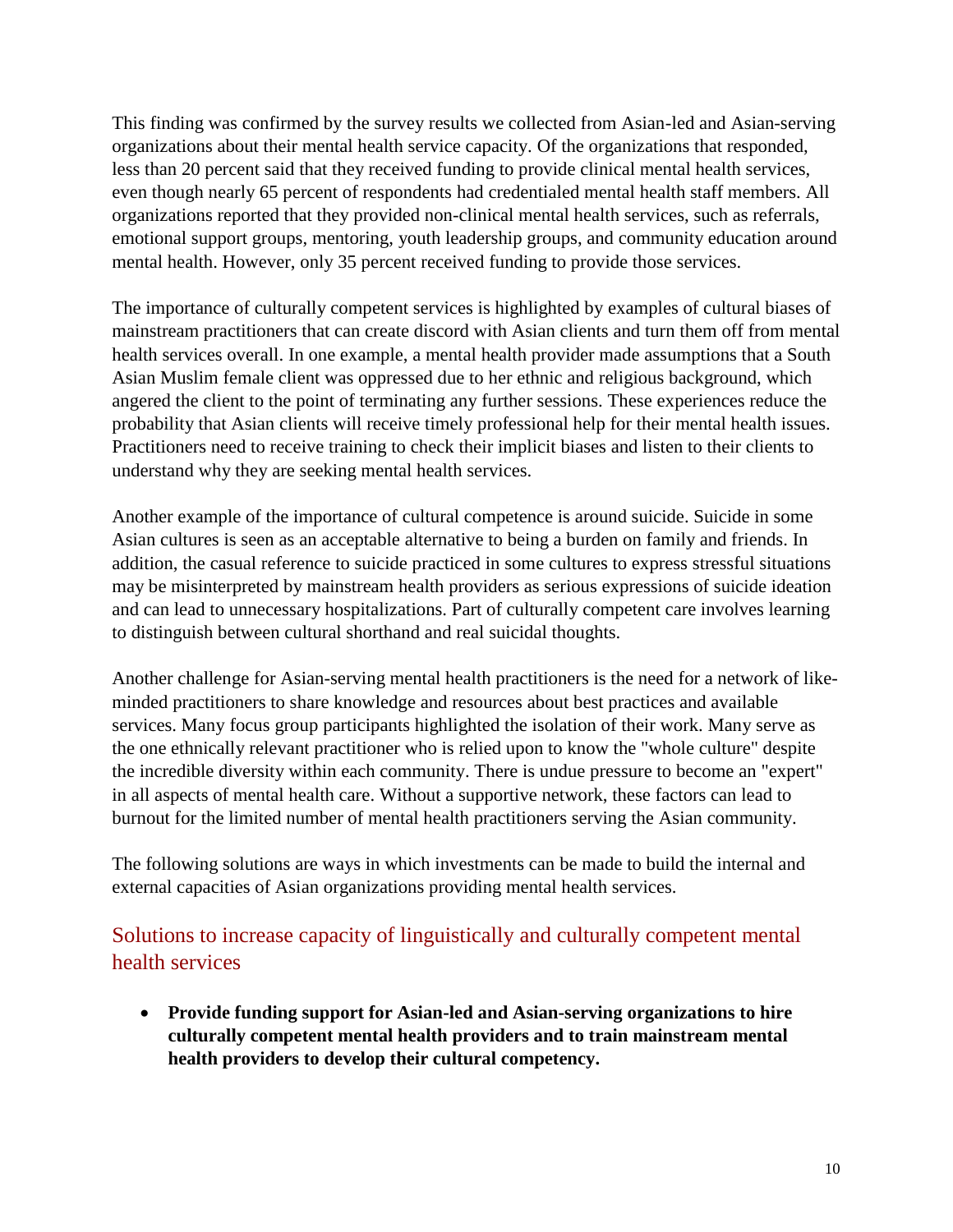- o Provide support for Asian organizations to hire mental health providers who have the linguistic and cultural competence to serve their clients. All the participants in the focus groups discussed the need for more funding to build their internal service capacity, such as hiring recent graduates of social work schools who already possess the linguistic and cultural competence to serve Asian clients but who often end up working for mainstream organizations due to the lack of adequately-paying job opportunities at Asian-led and Asian-serving organizations.
- o Provide support for Asian organizations to develop and provide cultural competency trainings to mainstream mental health service providers who serve Asian clients. These partnerships to develop trainings for mainstream staff on the issues that Asian New Yorkers face and on best practices to reach and serve the whole range of communities can open up a rich source of mental health services for Asian communities.
- o A longer-term solution is to grow the pipeline of mental health professionals by supporting programming that allow Asian-led and Asian-serving organizations to provide scholarships and training opportunities for Asian students to enter and remain in the mental health field.
- **Fund initiatives to create networks of mental health program staff and practitioners to share knowledge and resources regarding best practices and available services.** Support organizations that are well-positioned to create and run these mental health networks, which will break down silos and allow practitioners serving Asian clients to refer their clients to appropriate specialists, identify trends emerging in the community, and work together to develop best practices. Making these interactions a professional requirement would help reduce isolation among in-culture practitioners, who may have blind spots and implicit biases.

### Challenge 3: Increasing access to mental health services

In parallel to creating awareness of mental health issues and increasing the availability of services, investments must be made to allow a much greater number of Asians to access mental health care services. This ranges from creating multiple entry points for accessing mental health services to making services more affordable in general.

Beyond individualized therapy, there are no clear entry points to accessing preventive mental health services. Current funding priorities emphasize building access to those individualized services, which is of little help to Asian communities that rarely utilize one-on-one therapy sessions or other individualized services. The majority of focus group and interview participants agreed that preventive programs that use a programmatic model to help people develop coping skills and peer support networks are the most needed assets in the community. Additionally,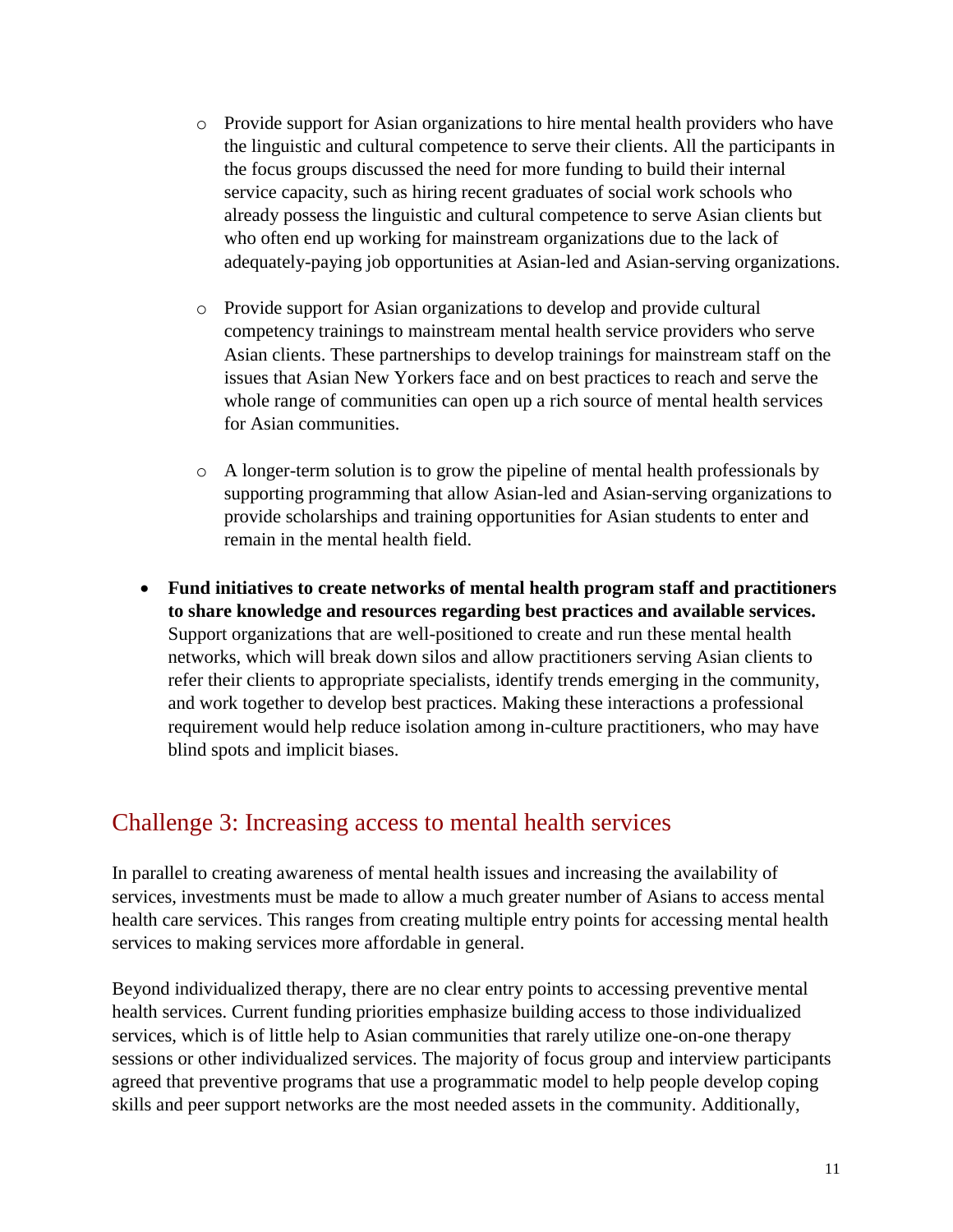more educational groups or class formats would be less intimidating or offer a more appealing introduction to mental health services compared to individualized therapy sessions. According to the participants, having these programs integrated into existing services that Asians utilize are the most effective way to reach populations that continue to have reservations toward mainstream mental health care models.

For instance, many of the most active community-based organizations in the focus groups and interviews have incorporated mental health care into their programs. Once clients become more comfortable discussing stress or depression, staff are trained to identify those who need professional care. These community-based organizations have also built relationships with a variety of mental health providers to refer those clients to. For example, one youth-serving organization has an arts therapy program to create a safe space for youth to think about and become comfortable with discussing their feelings. The program staff are trained to identify those who would benefit from mental health services. One of the key techniques shared in the focus groups is motivational interviewing to create buy-in from the client to follow through on seeking mental health services.

Also, connecting Asians to mental health services requires building a network of connections to mental health services. The capacity and connections built through addressing Challenge 1 will help to increase connections between the initial touch points, such as primary care physicians, home attendants, staff of community-based organizations, immigration lawyers, and religious leaders.

Even after connecting with mental health services, many Asian patients have challenges in continuing treatment. One concern is being able to pay for services. Asians who do not have insurance coverage or are undocumented must pay out of pocket. About 14 percent of Asians in New York City do not have health insurance coverage, with a huge variation among Asian ethnic groups. For instance, one in four Koreans do not have health insurance coverage and one in 10 Filipinos and Vietnamese is uncovered, compared to one in eight non-Asians being uncovered in New York City. Another challenge to accessing health insurance for mental health exists for Asian youth, who may not want parents to know they are seeking treatment but need their permission to access services since their parents are the primary insured.

Even if payment is not an issue, many Asian clients may not continue treatment. Suspicion of medication leads many to stop medication once symptoms subside. Some parents will only send children to mandated sessions and stop once they satisfy authorities' requirements. Overcoming the cultural stigma of mental illness will ultimately require the patient and their families to buy into the treatment rather than comply out of compulsion.

The following solutions suggest ways in which we can sustain and replicate culturally competent models for mental health service delivery for the Asian community.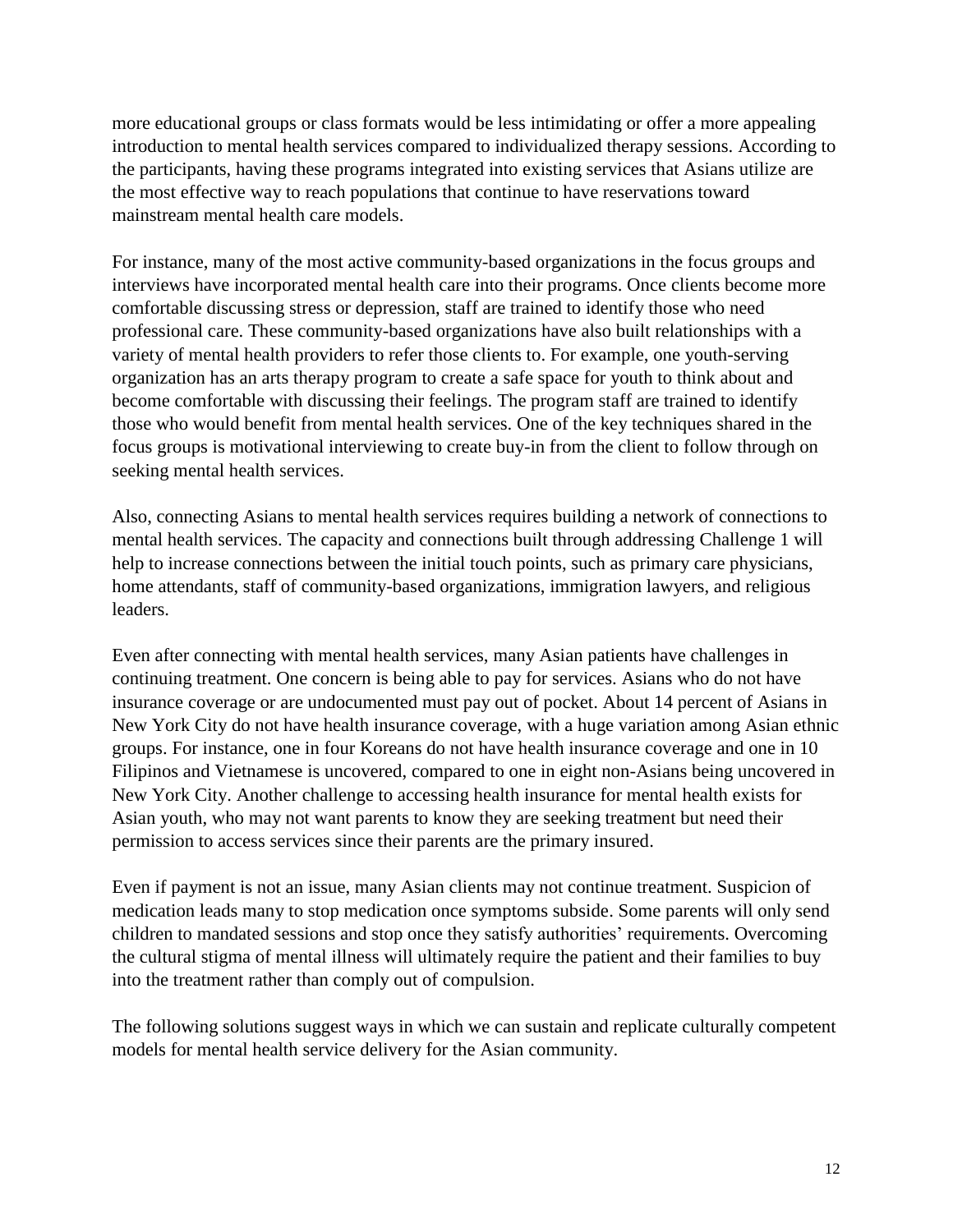#### Solutions to increase access to mental health services

- **Fund Asian organizations' efforts to engage community members at the places where they seek help.** Asian-led and Asian-serving organizations are developing programming by leveraging their networks of trusted sources in the community to address emerging mental health needs. One community-based organization started a parental support group led by a parent volunteer who was a trained therapist. The volunteer had found that parents who were bringing their children to the programs at the organization were eager to find other parents to talk about the challenges they faced in raising their children. As trust and friendships were built among the parents, a more formal parental support group emerged from the initial group and word-of-mouth kept the program growing. Ultimately, the expansion of the program required the organization to devote staff resources to sustain the program.
- **Support programming that integrates mental health services through other services.** Nearly half of the participants in the focus groups and interviews said that their organizations had found culturally competent ways to address mental health through their other programs. For example, one participant uses an arts program run by counselors to provide a community of like-minded people a safe space to open up. Other groups use psychoeducation workshops on life skills, such as parenting skills or leadership skills for youth, to provide an entry to talking about preventive mental health concepts.
- **Invest in support groups run by Asian organizations for clients who are receiving treatment and/or are on medication.** Focus group and interview participants talked about the primarily unfunded work of running support groups for people with similar mental health issues to help them stay in treatment and on medication. They reported that the peer support network was integral for keeping their clients on track and removing the stigma of being in treatment or on medication. Since peers are also the first to notice when someone displays a change in behavior, they have also served as invaluable sources of information for staff in trying to help their clients.

# Challenge 4: Supporting research into mental health care needs and service models

In general, mainstream funding sources for mental health services will only fund "evidenceinformed" practices. The current lack of research on both the mental health status and needs in Asian communities and alternative modalities for providing services best suited for Asian populations has had a negative impact on funding for Asian-focused mental health services and formal adoption of best practices. One common theme from the focus groups and interviews has been anecdotal information about the effectiveness of group-based, community-building models of mental health delivery over traditional, individual therapy-based models. Evidence-based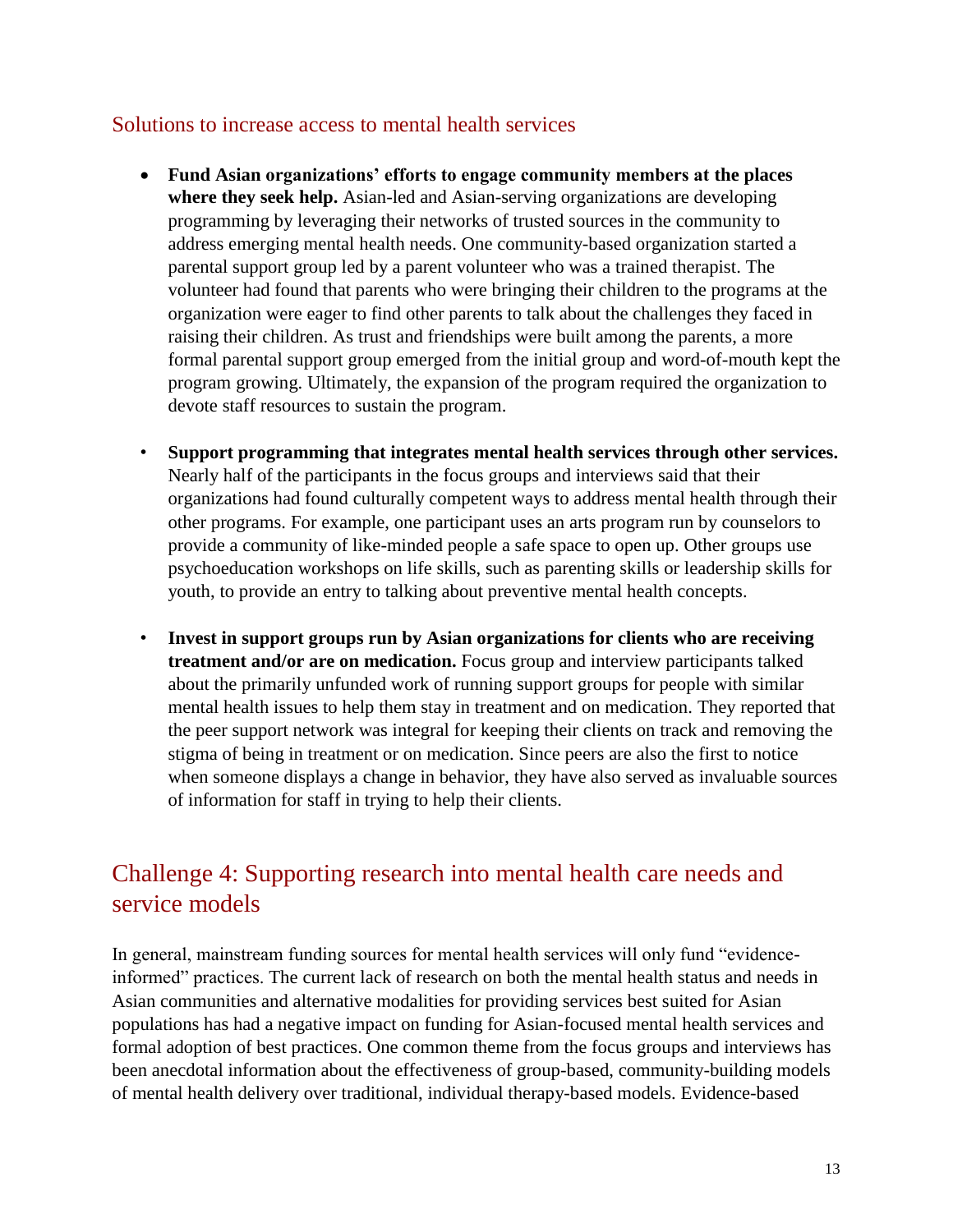research of these alternative models would greatly enhance the ability for Asian-focused providers and programs to pursue funding. In addition, research publications are important for the sharing and spreading of the most effective practices.

Another research gap is in existing health and mental health data sources. These sources often incorporate data from Asian communities as part of an "Other" category. With Asians comprising 15 percent of New York City's population, there is a need for disaggregated data not only for Asians but also for Asian ethnicities. Particularly given the diversity of experiences and cultures within the Asian community, having quality data for the different groups is especially important to be able to design culturally competent programs and advocate for resources.

The following solutions discuss investments needed in the areas of research and data collection to advocate for increased mental health service capacity for the Asian community.

#### Solutions to research into mental health care needs and service models

- **Funders need to provide broader proposal criteria for research opportunities in order to increase access for Asian organizations.** In order to allow Asian organizations to access funding for preventive program-based models, funders need to have broader proposal criteria until evidence-based research catches up, or they need to tie research and program funding together to prove what works for Asian communities.
- **Invest in research projects that would serve to build mental health service capacity in the Asian community.** Additionally, there should be incentives to encourage the academic community to conduct mental health research that focuses on Asian ethnic groups. These incentives could lead to supporting efforts to build bridges between researchers and community groups to create partnerships for research. The research topics that were consistently suggested by the focus groups were:
	- A study of the impact of social stigma on mental health in Asian communities and the kinds of programs and approaches that are most effective in helping people overcome the stigma;
	- A study of the most effective outreach methods to increase acceptance of mental health services, including a survey of commonalities across Asian groups; and
	- A study of how language is used to describe mental health issues in Asian communities (particularly as concrete mental health vocabulary often does not exist) and how providers can help to develop appropriate vocabulary for mental health to eradicate stigma.
- **Support policies to implement the disaggregation of data for the Asian community.** Disaggregated data on Asian ethnicities is vital due to the diversity of groups and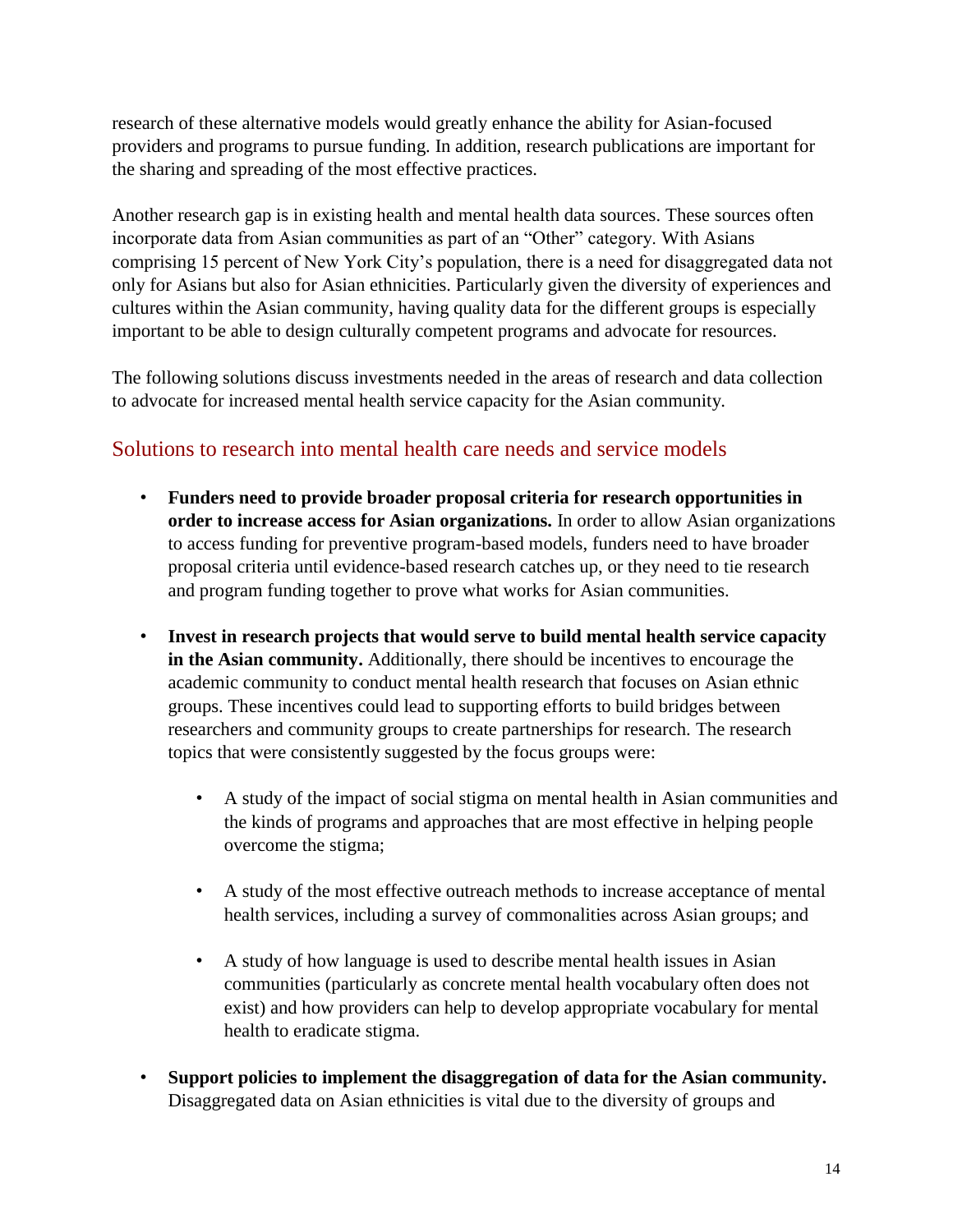experiences in the community. Government should enforce the collection of disaggregated administrative and survey data on Asian ethnic groups.

# Conclusion and Next Steps

Only a coordinated partnership among all the stakeholders in the Asian-led and Asian-serving mental health field can tackle the major challenges to increasing mental health care for Asian New Yorkers. To reach this goal, we propose the following next steps:

- 1) Disseminate these findings to city and state officials and funders in the mental health arena. In addition, we will share our findings with mainstream mental health organizations to determine how linguistically and culturally competent services for the Asian community can be incorporated into the larger framework of mental health services.
- 2) Identify specific mainstream and ethnic media with which to share key findings of the white paper and policy agenda as needed to build community awareness and interest in the capacity-building phase of the project.
- 3) Reach out to existing networks of mental health practitioners serving Asian populations to connect them into a wider network of resource- and knowledge-sharing.
- 4) Systematically catalogue the models of mental health service delivery that have been most effective in overcoming the four major challenges. This catalogue will be a resource for both the wider network in how to deliver mental health services and for researchers looking for programs and models to evaluate.
- 5) Identify community-based organizations motivated to expand their mental health services and connect them with the resources they need to implement their plans, such as models for implementation, funding sources, and mental health practitioners to partner with.
- 6) Follow up with focus group, interview, and Roundtable participants regarding specific projects in the community that need funding and resources and come up with specific asks to take to government and private funders. For example:
	- a. Support an existing effort to create a single referral database with all the Asianfocused mental health practitioners and services available in the city. The project needs assistance and funding to create an online portal to make the database publicly accessible and to create a support structure to sustain and update the database.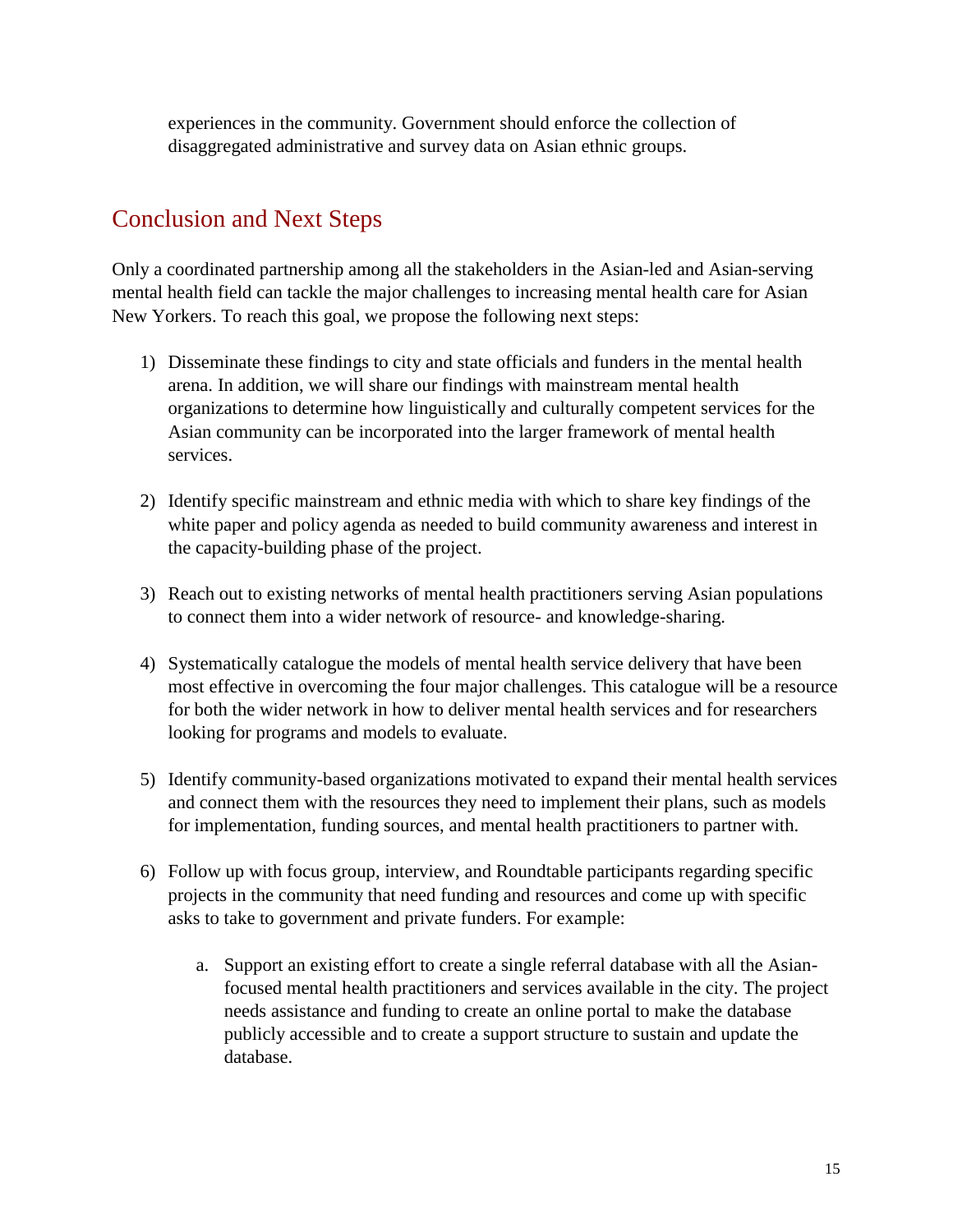b. Create a mental health glossary for English Language Learners to help build a community vocabulary that is neutral in meaning and helps people express their mental health needs.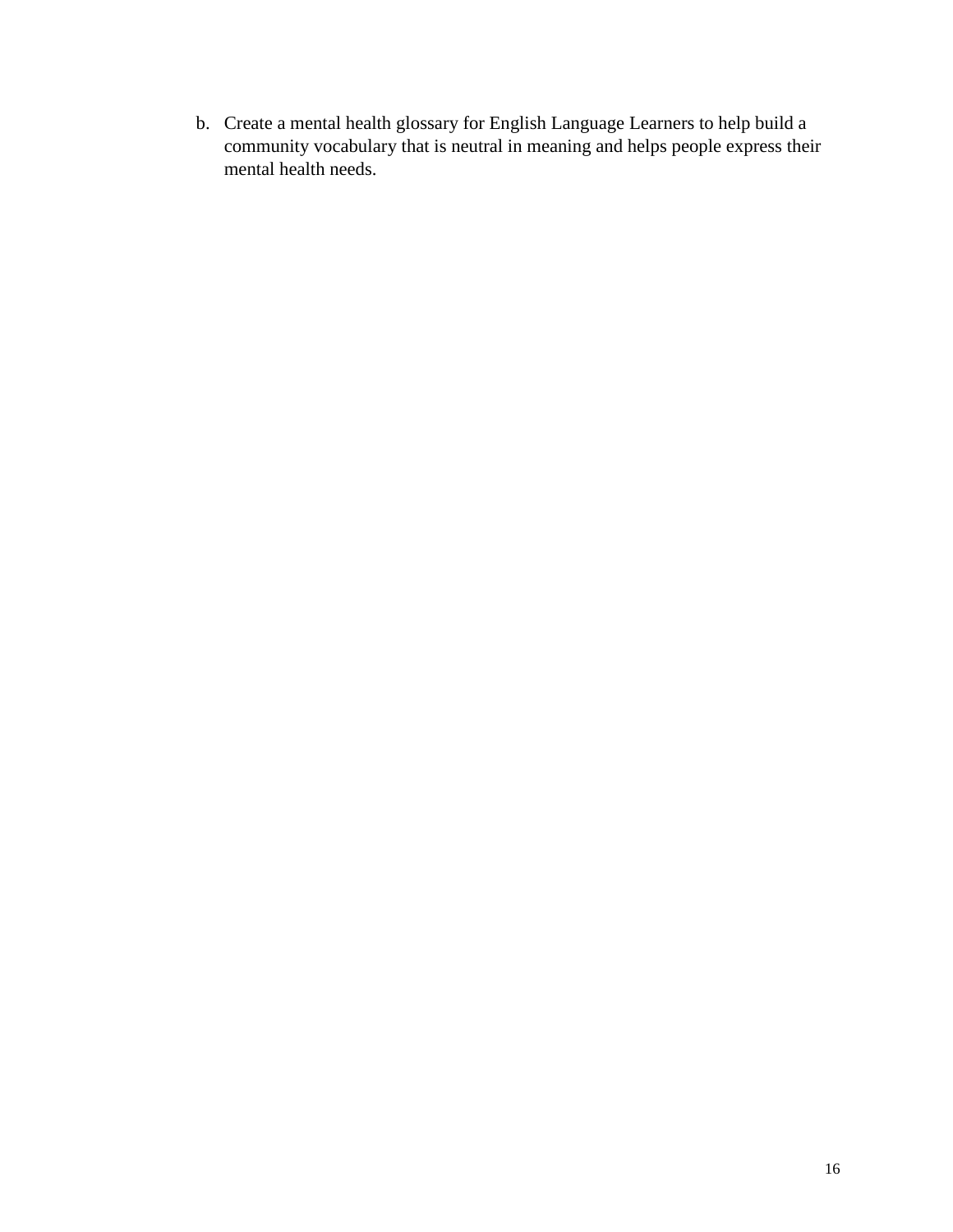## Acknowledgements

We would like to thank the New York State Health Foundation for their generous support of our research. Also, many thanks to the focus group and interview participants for giving their valuable time to our project. The organizations they represent span across all the demographics and ethnic groups living in our city and are listed below. We would also like to recognize all the Roundtable participants who provided valuable feedback and guidance throughout this research process. Represented at the Roundtable were Apex for Youth, Arab American Association of New York, Arab American Family Support Center, Charles B. Wang Community Health Center, Council of Asian-American Independent Practice Association, Hamilton-Madison House, India Home, Japanese American Association of New York, Korean Community Services of Metropolitan New York, Sakhi for South Asian Women, Sapna NYC, Sikh Coalition, South Asian Council for Social Services, South Asian Youth Action, UniPro, University Settlement, and Womankind.

We give special thanks to M Campbell for their assistance with the research project.

Focus Group Participants:

Adhikaar India Home Apex for Youth Indo-Caribbean Alliance API PFLAG NYC Kalusugan Coalition Arab American Association of New York Mekong NYC Arab American Family Support Center NYC Commission on Human Rights Center for Family Life Sakhi for South Asian Women The Child Center of New York South Asian Youth Action Chinese American Sunshine House Turning Point for Women and Families Creedmor Psychiatric Center University Settlement Hamilton-Madison House Womankind

Apicha Community Health Center Korean Community Services of Metro. NY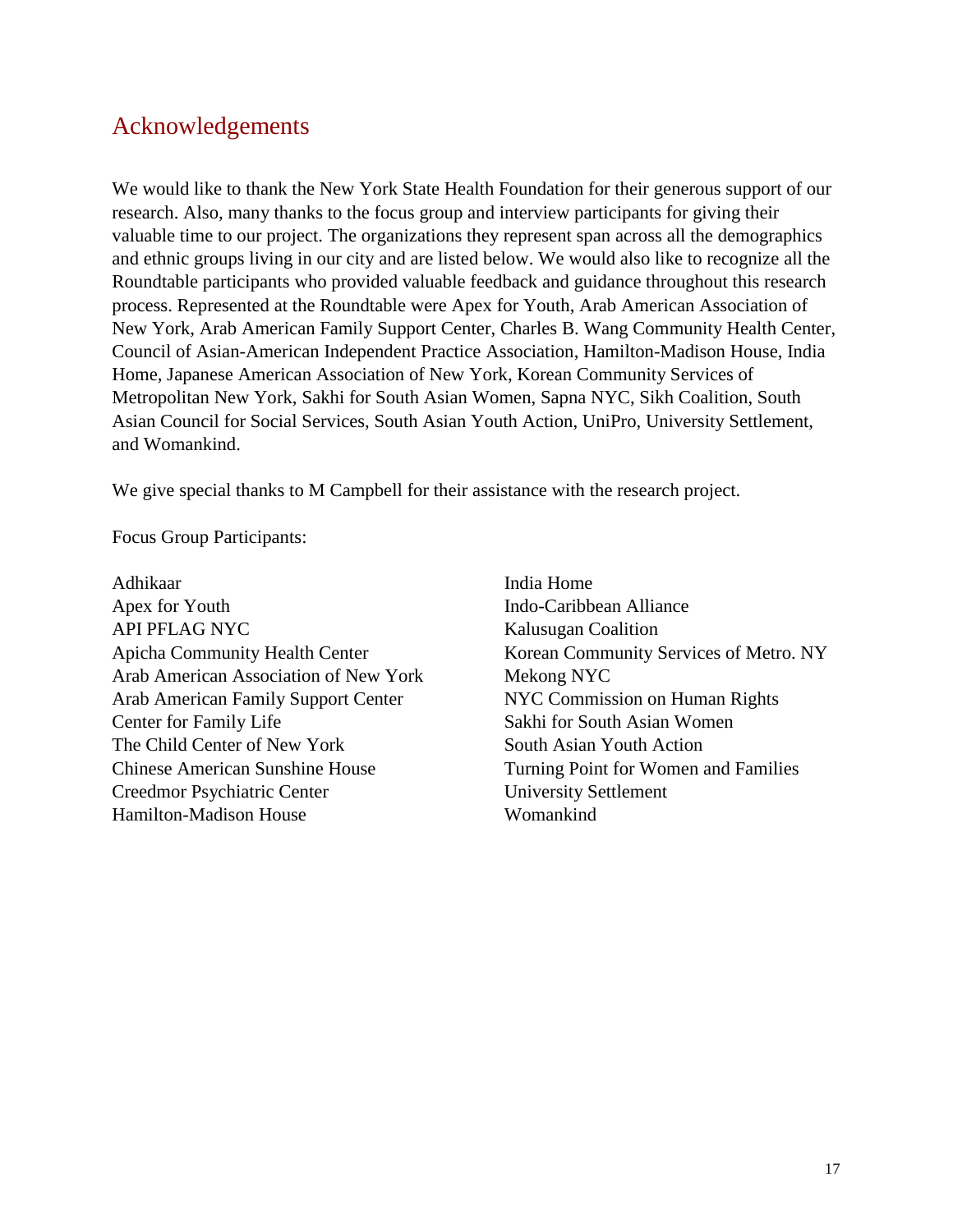## References

Asian American Federation (2003). *Asian American Elders in NYC: A Study of Health, Social Needs, Quality of Life and Quality of Care*. New York, NY.

Asian American Federation (2014). *The State of Asian American Children*. New York, NY.

Asian American Federation (2015). *Analysis of City Government Funding to Social Service Organizations Serving the Asian American Community in New York City*. New York, NY.

Asian American Federation (2016). *Asian American Seniors in New York City: An Updated Snapshot*. New York, NY.

Asian American Federation (2017). Internal analysis of 2011-2015 American Community Survey Public Use Microdata Sample.

Abe-Kim, J., Takeuchi, D. T., Hong, S., Zane, N., Sue, S., Spencer, M. S., Alegría, M. (2007). Use of Mental Health–Related Services among Immigrant and US-Born Asian Americans: Results from the National Latino and Asian American Study. *American Journal of Public Health*, *97*(1), 91–98. [http://doi.org/10.2105/AJPH.2006.098541.](http://doi.org/10.2105/AJPH.2006.098541)

Bernstein, N. (2009, July 24). Chinese-American Children Sent to Live With Kin Abroad Face a Tough Return. Retrieved from [https://mobile.nytimes.com/2009/07/24/nyregion/24chinese.html.](https://mobile.nytimes.com/2009/07/24/nyregion/24chinese.html)

Fuchs, Chris. (2015, October). Asian-American Advocates Work to End Stigma of Domestic Violence. [https://www.google.com/amp/s/www.nbcnews.com/news/asian-america/amp/asian](https://www.google.com/amp/s/www.nbcnews.com/news/asian-america/amp/asian-american-advocates-work-end-stigma-domestic-violence-n447921)[american-advocates-work-end-stigma-domestic-violence-n447921.](https://www.google.com/amp/s/www.nbcnews.com/news/asian-america/amp/asian-american-advocates-work-end-stigma-domestic-violence-n447921)

Kim, A. & Yeh, C. J. (2002). Stereotypes of Asian American Students*. ERIC Digest*. Retrieved from ERIC database. (ED462510)

Le Meyer, O., Zane, N., Cho, Y. I., & Takeuchi, D. T. (2009). Use of Specialty Mental Health Services by Asian Americans with Psychiatric Disorders. *Journal of Consulting and Clinical Psychology*, *77*(5), 1000–1005. [http://doi.org/10.1037/a0017065.](http://doi.org/10.1037/a0017065)

Mayor's Office for Economic Opportunity (2017), [http://www1.nyc.gov/site/opportunity/poverty-in-nyc/data-tool.page.](http://www1.nyc.gov/site/opportunity/poverty-in-nyc/data-tool.page)

Office of the Mayor, City of New York (2015). *Understanding New York City's Mental Health Challenge*. New York, NY.

Office of the Surgeon General (US); Center for Mental Health Services (US); National Institute of Mental Health (US) (2001). *Mental Health: Culture, Race, and Ethnicity: A Supplement to Mental Health: A Report of the Surgeon General*. Rockville (MD): Substance Abuse and Mental Health Services Administration (US); 2001 Aug. Chapter 5 Mental Health Care for Asian Americans and Pacific Islanders. Available from: [https://www.ncbi.nlm.nih.gov/books/NBK44245/.](https://www.ncbi.nlm.nih.gov/books/NBK44245/)